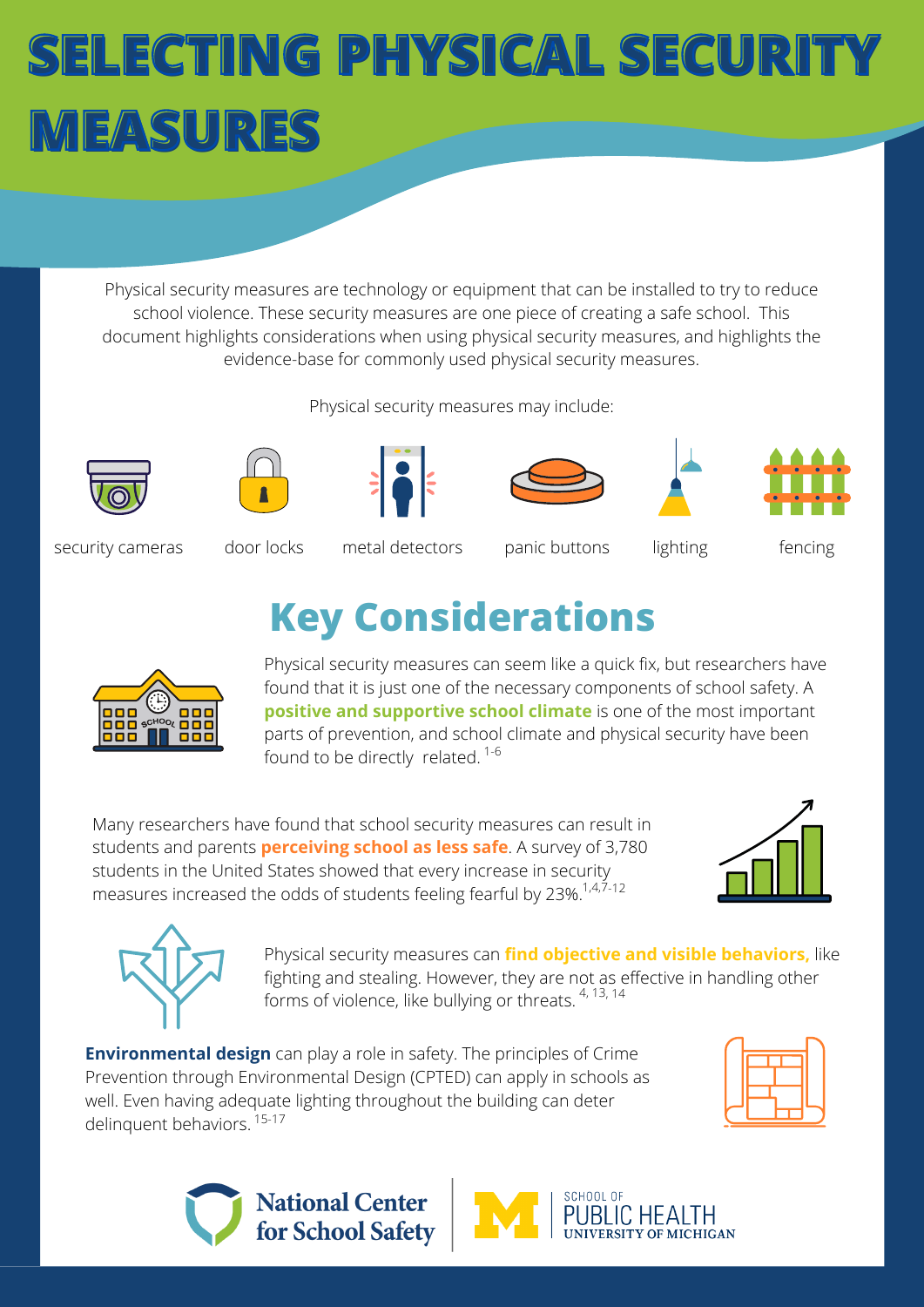### **Considering Specific Measures**

*This section provides considerations for implementing the most common research-based physical security measures- security cameras, interior door locks, and metal detectors.*



**Security cameras** need dedicated staff to monitor and respond throughout the school day. Using security cameras inside schools has been associated with students feeling less safe. Yet, researchers report evidence that some use of cameras on the outside of the school buildings increase students' feelings of supportiveness in schools. Careful placement and considerations of school climate are important before installing. <sup>8, 18</sup>

**Interior door locks** can be effective during an active shooting event at keeping people safe and should be paired with drills that ensure those in the building and first responders know the process for using them. <sup>19, 20</sup>





Researchers report some evidence that **metal detectors** deter students from bringing weapons to school and can detect and prevent weapons from entering schools, but they can also increase other forms of violence by making the school a less welcoming environment. School climate should be considered before installing. <sup>9, 10, 12-14, 20</sup>

Remember that physical security measures are one piece of an effective safety plan. No matter what physical security measure you are considering, think about how it fits into your comprehensive plan. Make sure you consider how to communicate about your chosen measures with school community members including students, teachers, and parents. They will need to know how those measures work in order to use them effectively.





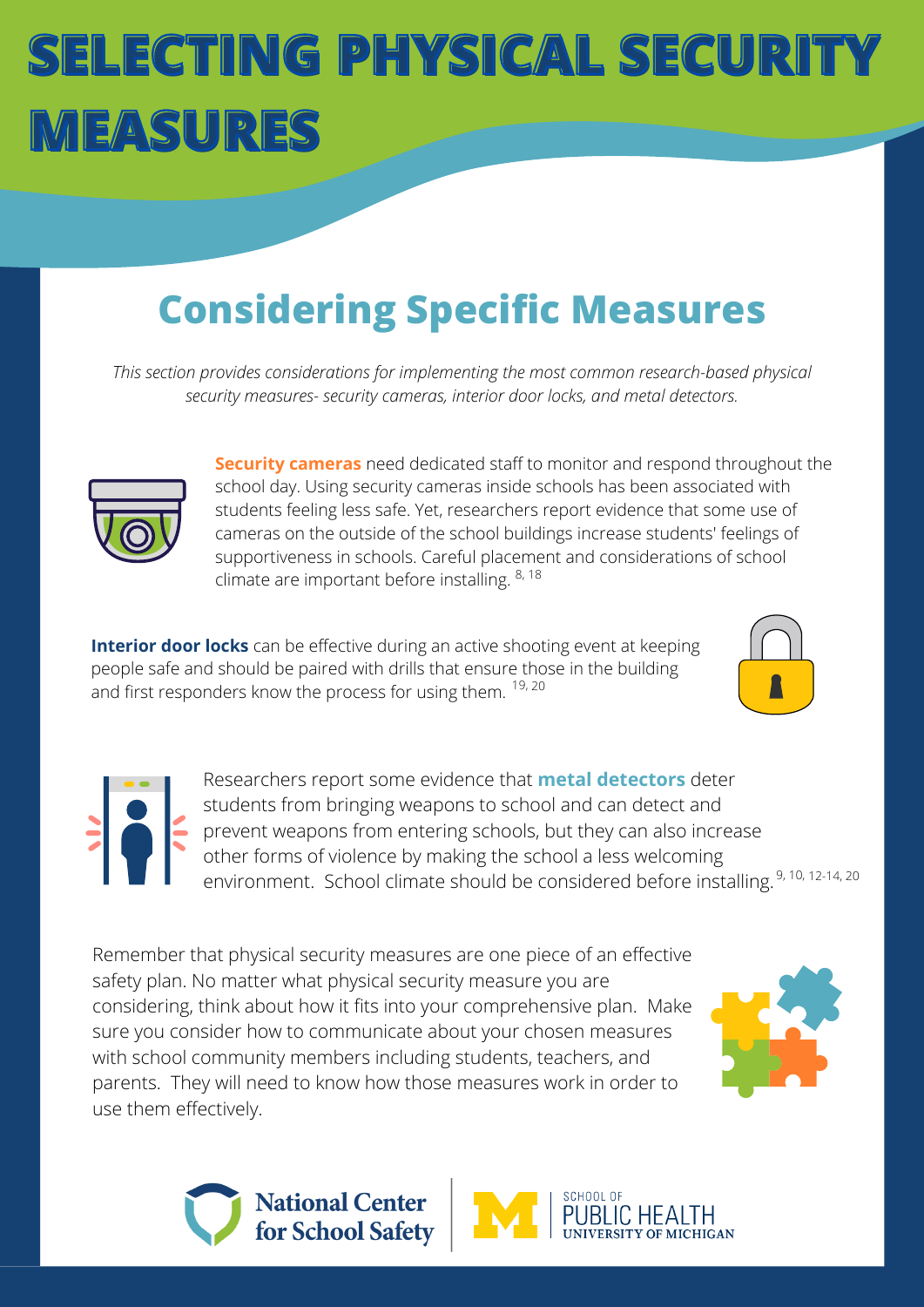### **Talking With Vendors**

*This section suggests topics and specific questions to ask a vendor before implementing a safety intervention.*

#### **Maintenance**

- What if it breaks?
- How quickly can you repair it?
- Do I need to buy a subscription?
- How often do I need to renew my subscription?
- What is included with my subscription?
- Can I bundle services?
- How burdensome is it to operate/train?



- Are there studies you can share with me?
- Is there data that suggests effectiveness?
- Is that data based on grade level?
- How do different students feel about the product?
- How do school personnel feel about it?



- How much construction is required?
- How disruptive will it be?
- Can it be scheduled during off hours or summer?
- What are my options as far as placement?
- For cameras and metal detectors, where should they be installed?
- $\bullet$  If I want to see a certain location, how can I do that?

#### **Training**

- Is training required?
- How much training is needed?
- Who needs to be trained?
- Do you offer training?
- How often will people need to be trained?
- Is there training for students?
- Is there training you will give me to give to students?

#### **Satisfaction**

- What if we're not satisfied with the service?
- Are there testimonials you can share with me?
- What do other schools say about this?
- What kinds of positive and negative feedback have you received?



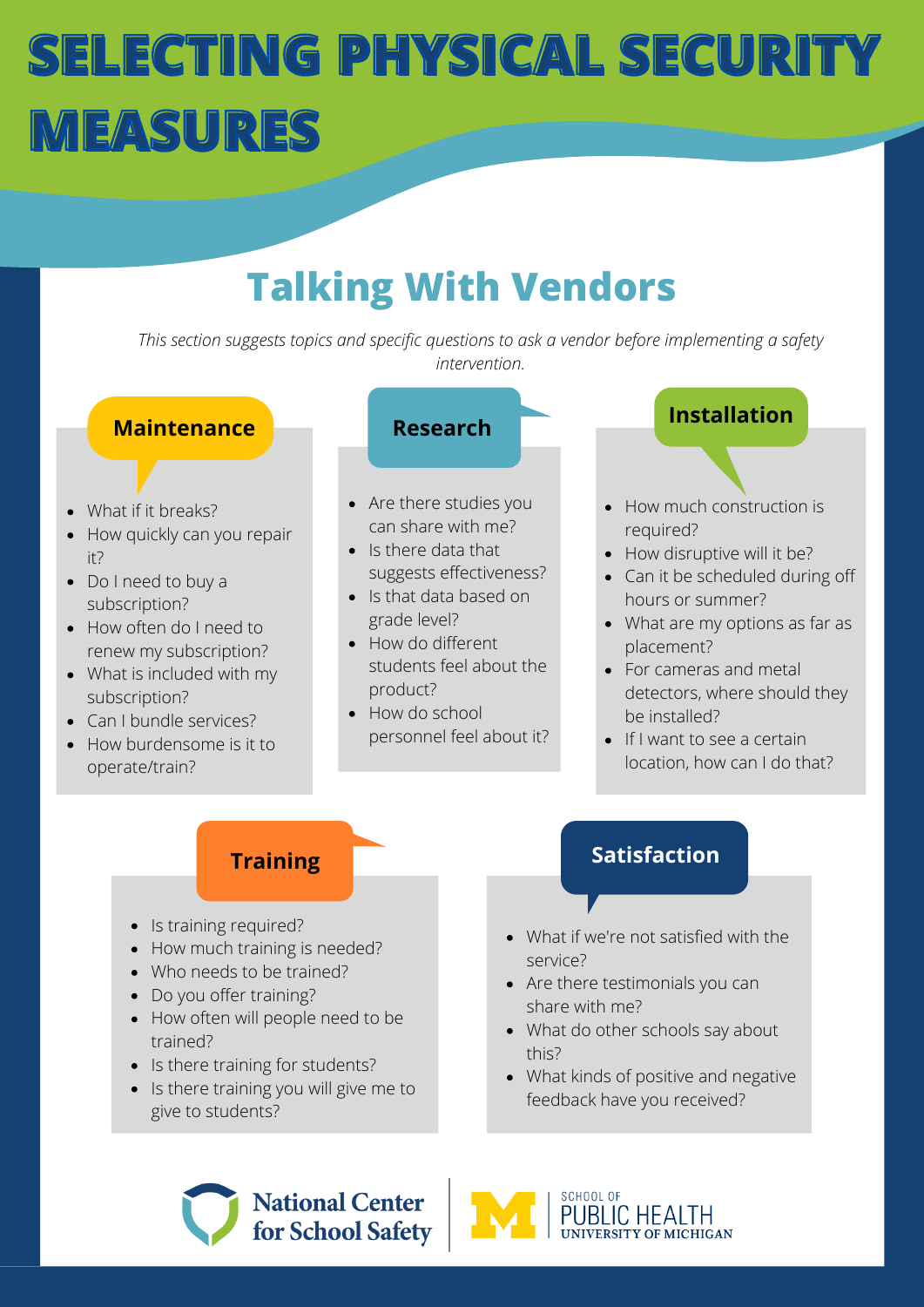### **References**

- 1.Osher, D. M., Poirier, J. M., Jarjoura, G. R., Brown, R., & Kendziora, K. (2014). Avoid simple solutions and quick fixes: Lessons learned from a comprehensive districtwide approach to improving student behavior and school safety. Journal of Applied Research on Children, 5(2). Scopus. https://www.scopus.com/inward/record.uri?eid=2-s2.0- [84922778924&partnerID=40&md5=20bab3110778b3a1f8fb3badd3b6527b](https://www.zotero.org/google-docs/?pt9Ji2)
- Connell, N. M., Barbieri, N., & Reingle Gonzalez, J. M. (2015). Understanding school effects on students' 2. willingness to report peer weapon carrying. Youth Violence and Juvenile Justice, 13(3), 258–269. psyh. [https://doi.org/10.1177/1541204014544512](https://www.zotero.org/google-docs/?pt9Ji2)
- Mayer, M. J., & Leone, P. E. (8). A structural analysis of school violence and disruption: [Implications](https://www.zotero.org/google-docs/?pt9Ji2) for 3. creating safer schools. Education & Treatment of Children (ETC), 22(3), 333–356. eax.
- Fisher, B. W., Mowen, T. J., & Boman, J. H. I. V. (2020). 'School security measures and longitudinal trends 4. in adolescents' experiences of victimization': Correction. Journal of Youth and Adolescence, 49(9), 1940–1941. psyh. https://doi.org/10.1007/s10964-020-01286-y
- Gerlinger, J., & Wo, J. C. (2016). Preventing School Bullying: Should Schools Prioritize an [Authoritative](https://www.zotero.org/google-docs/?pt9Ji2) 5. School Discipline Approach over Security Measures? Journal of School Violence, 15(2), 133–157.
- Laughout, R. D., & Annear, L. (2011). Safe and Unsafe School Spaces: Comparing Elementary School 6. Student Perceptions to Common Ecological Interventions and [Operationalizations.](https://www.zotero.org/google-docs/?pt9Ji2) Journal of Community & Applied Social Psychology, 21(1), 71–86.
- 7. Nguyen, K., Yuan, Y., & McNeeley, S. (2020). School security measures, school [environment,](https://www.zotero.org/google-docs/?pt9Ji2) and avoidance behaviors. Victims & Offenders, 15(1), 43–59. psyh. <https://doi.org/10.1080/15564886.2019.1679307>
- Lindstrom Johnson, S., Bottiani, J., Waasdorp, T. E., & Bradshaw, C. P. (2018). Surveillance or 8. [Safekeeping?](https://www.zotero.org/google-docs/?pt9Ji2) How School Security Officer and Camera Presence Influence Students' Perceptions of Safety, Equity, and Support. Journal of Adolescent Health, 63(6), 732–738. Scopus. <https://doi.org/10.1016/j.jadohealth.2018.06.008>
- 9. Hankin, A., Hertz, M., & Simon, T. (2011). Impacts of Metal Detector Use in Schools: Insights from 15 Years of [Research.](https://www.zotero.org/google-docs/?pt9Ji2) Journal of School Health, 81(2), 100–106.
- 10. Reingle Gonzalez, J. M., Jetelina, K. K., & Jennings, W. G. (2016). Structural school safety measures, SROs, and school-related delinquent behavior and perceptions of safety: A state-of-the-art review. Policing, 39(3), 438–454. Scopus. [https://doi.org/10.1108/PIJPSM-05-2016-0065](https://www.zotero.org/google-docs/?pt9Ji2)
- 11. Mowen, T. J., & Freng, A. (2019). Is more necessarily better? School security and perceptions of safety among students and parents in the United States. American Journal of Criminal Justice, 44(3), 376–394. psych. [https://doi.org/10.1007/s12103-018-9461-7](https://www.zotero.org/google-docs/?pt9Ji2)
- Gastic, B. (2011). Metal [detectors](https://www.zotero.org/google-docs/?pt9Ji2) and feeling safe at school. *[Education](https://www.zotero.org/google-docs/?pt9Ji2) and Urban Society*[,](https://www.zotero.org/google-docs/?pt9Ji2) *[43](https://www.zotero.org/google-docs/?pt9Ji2)*(4), 486– 12. 498. psyh. [https://doi.org/10.1177/0013124510380717](https://www.zotero.org/google-docs/?pt9Ji2)
- 13. [Cheurprakobkit,](https://www.zotero.org/google-docs/?pt9Ji2) S., & Bartsch, R. A. (2005). Security measures on school crime in Texas middle and high schools. Educational Research, 47(2), 235–250. psyh. <https://doi.org/10.1080/00131880500104366>